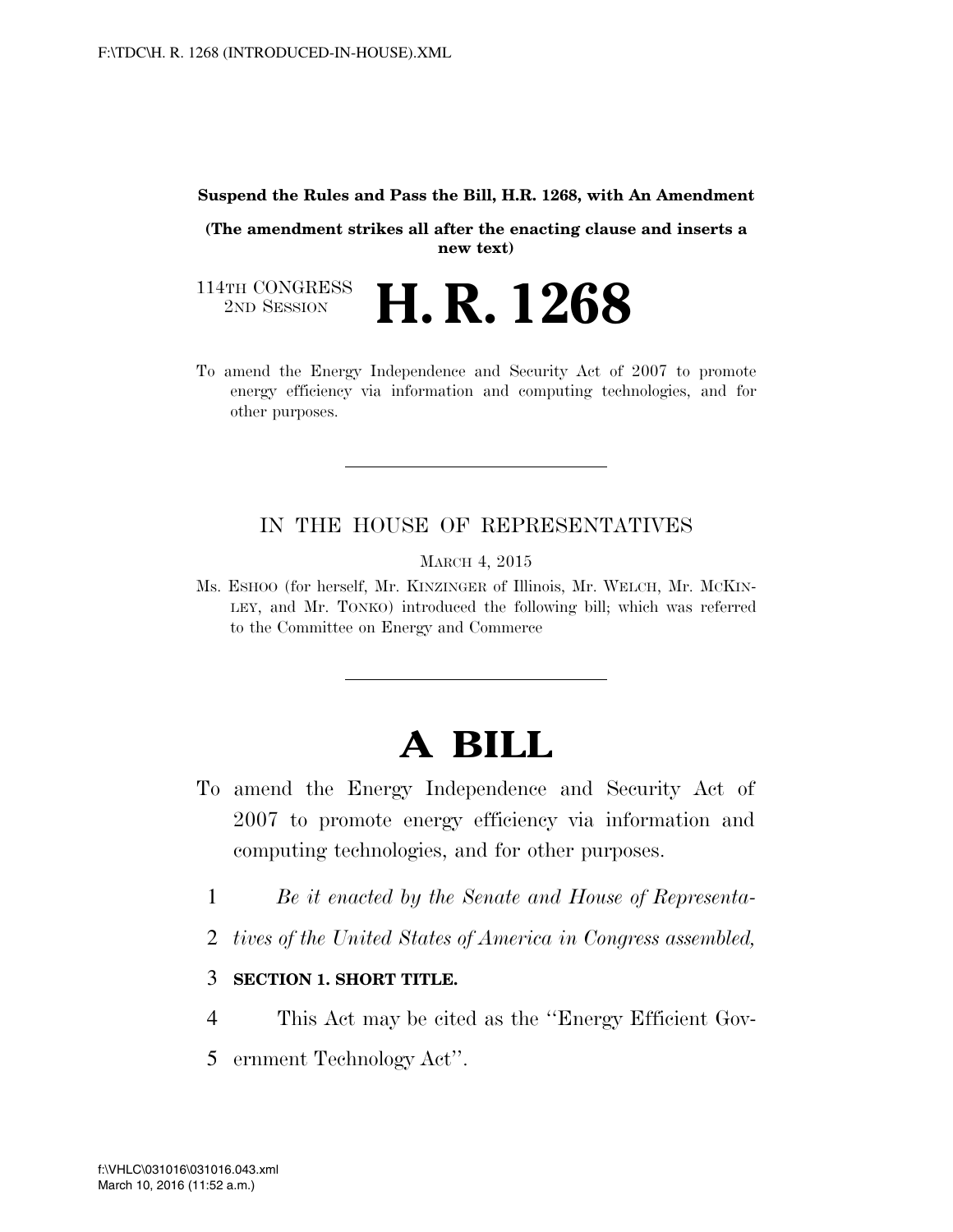|                | $\mathcal{D}_{\mathcal{A}}$                             |
|----------------|---------------------------------------------------------|
| $\mathbf{1}$   | SEC. 2. ENERGY-EFFICIENT AND ENERGY-SAVING INFOR-       |
| $\overline{2}$ | <b>MATION TECHNOLOGIES.</b>                             |
| 3              | (a) AMENDMENT.—Subtitle C of title V of the En-         |
| 4              | ergy Independence and Security Act of 2007 (Public Law  |
| 5              | $110-140$ ; 121 Stat. 1661) is amended by adding at the |
| 6              | end the following:                                      |
| 7              | "SEC. 530. ENERGY-EFFICIENT AND ENERGY-SAVING INFOR-    |
| 8              | <b>MATION TECHNOLOGIES.</b>                             |
| 9              | "(a) DEFINITIONS.—In this section:                      |
| 10             | "(1) DIRECTOR.—The term 'Director' means                |
| 11             | the Director of the Office of Management and Budg-      |
| 12             | et.                                                     |
| 13             | "(2) INFORMATION TECHNOLOGY.—The term                   |
| 14             | information technology' has the meaning given that      |

Code.

 ''(b) DEVELOPMENT OF IMPLEMENTATION STRAT- EGY.—Not later than 1 year after the date of enactment of this section, each Federal agency shall coordinate with the Director, the Secretary, and the Administrator of the Environmental Protection Agency to develop an implemen- tation strategy (that includes best practices and measure- ment and verification techniques) for the maintenance, purchase, and use by the Federal agency of energy-effi-cient and energy-saving information technologies, taking

term in section 11101 of title 40, United States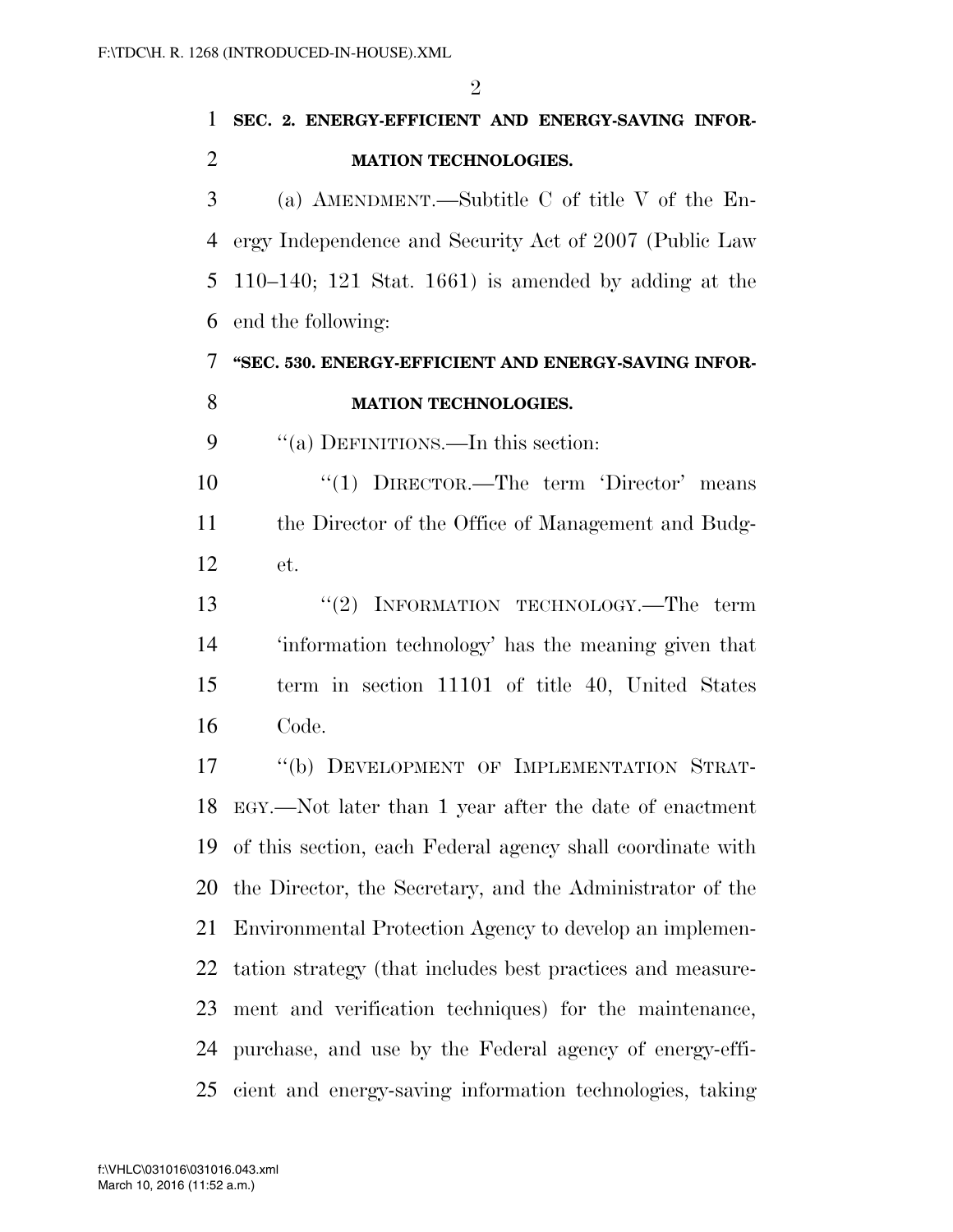into consideration the performance goals established under subsection (d).

| 3      | "(c) ADMINISTRATION.—In developing an implemen-           |
|--------|-----------------------------------------------------------|
| 4      | tation strategy under subsection (b), each Federal agency |
| 5      | shall consider—                                           |
| 6      | $\cdot$ (1) advanced metering infrastructure;             |
| $\tau$ | $"(2)$ energy-efficient data center strategies and        |
| 8      | methods of increasing asset and infrastructure utili-     |
| 9      | zation;                                                   |
| 10     | $\lq(3)$ advanced power management tools;                 |
| 11     | "(4) building information modeling, including             |
| 12     | building energy management;                               |
| 13     | $\cdot\cdot$ (5) secure telework and travel substitution  |
| 14     | tools; and                                                |
| 15     | $((6)$ mechanisms to ensure that the agency re-           |
| 16     | alizes the energy cost savings brought about through      |
| 17     | increased efficiency and utilization.                     |
| 18     | "(d) PERFORMANCE GOALS.-                                  |
| 19     | "(1) IN GENERAL.—Not later than $180$ days                |
| 20     | after the date of enactment of this section, the Di-      |
| 21     | rector, in consultation with the Secretary, shall es-     |
| 22     | tablish performance goals for evaluating the efforts      |
| 23     | of Federal agencies in improving the maintenance,         |
| 24     | purchase, and use of energy-efficient and energy-sav-     |
| 25     | ing information technology.                               |

March 10, 2016 (11:52 a.m.) f:\VHLC\031016\031016.043.xml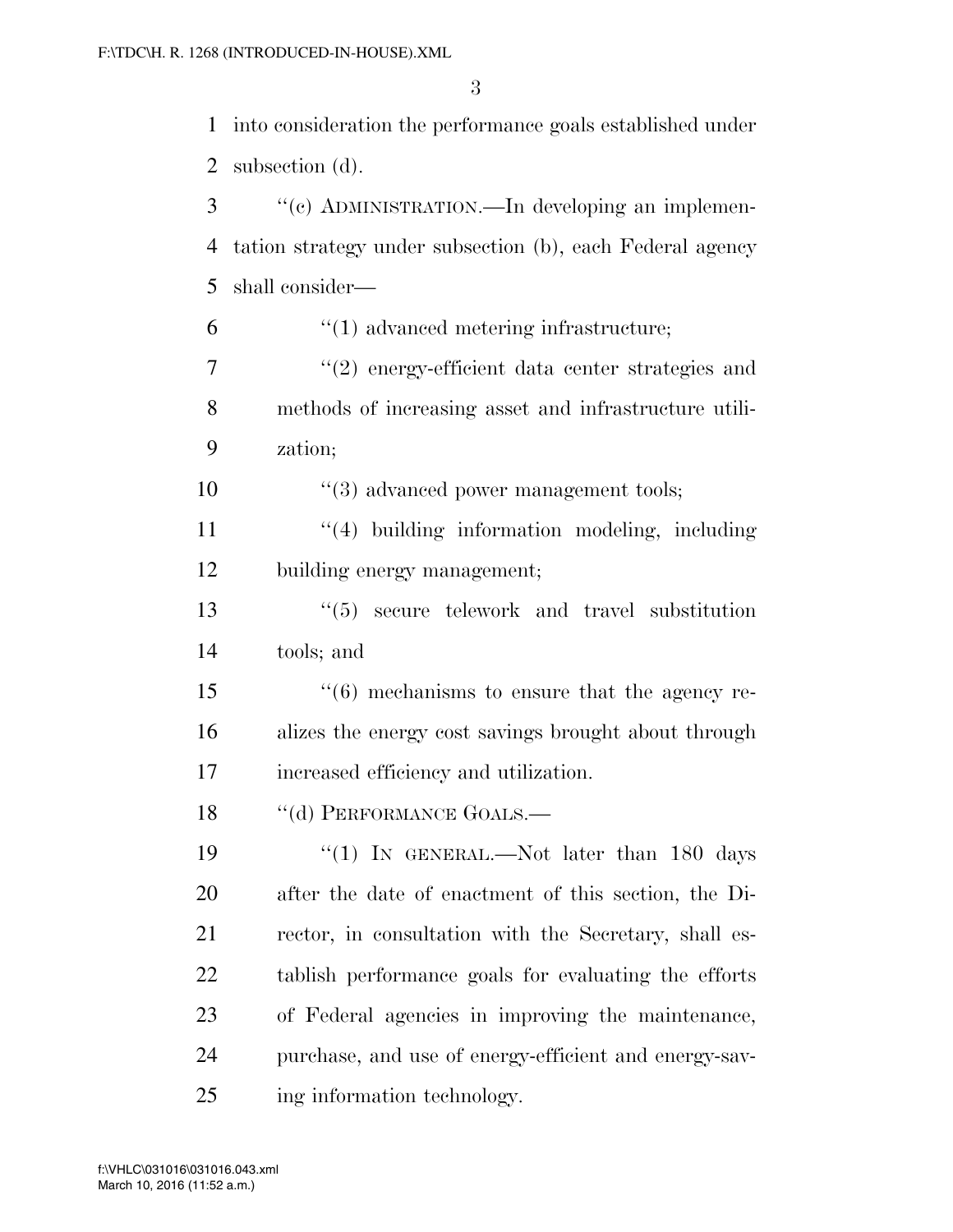| $\mathbf{1}$   | $\cdot\cdot\cdot(2)$ BEST PRACTICES.—The Chief Information |
|----------------|------------------------------------------------------------|
| $\overline{2}$ | Officers Council established under section 3603 of         |
| 3              | title 44, United States Code, shall recommend best         |
| $\overline{4}$ | practices for the attainment of the performance            |
| 5              | goals, which shall include Federal agency consider-        |
| 6              | ation of, to the extent applicable by law, the use         |
| $\overline{7}$ | $of$ —                                                     |
| 8              | "(A) energy savings performance<br>con-                    |
| 9              | tracting; and                                              |
| 10             | $\lq\lq (B)$ utility energy services contracting.          |
| 11             | $``$ (e) REPORTS.—                                         |
| 12             | "(1) AGENCY REPORTS.—Each Federal agency                   |
| 13             | shall include in the report of the agency under sec-       |
| 14             | tion 527 a description of the efforts and results of       |
| 15             | the agency under this section.                             |
| 16             | $``(2)$ OMB GOVERNMENT EFFICIENCY REPORTS                  |
| 17             | AND SCORECARDS.—Effective beginning not later              |
| 18             | than October 1, 2017, the Director shall include in        |
| 19             | the annual report and scorecard of the Director re-        |
| 20             | quired under section 528 a description of the efforts      |
| 21             | and results of Federal agencies under this section.".      |
| 22             | (b) CONFORMING AMENDMENT.—The table of con-                |
| 23             | tents for the Energy Independence and Security Act of      |
| 24             | 2007 is amended by adding after the item relating to sec-  |
| 25             | tion 529 the following:                                    |

''Sec. 530. Energy-efficient and energy-saving information technologies.''.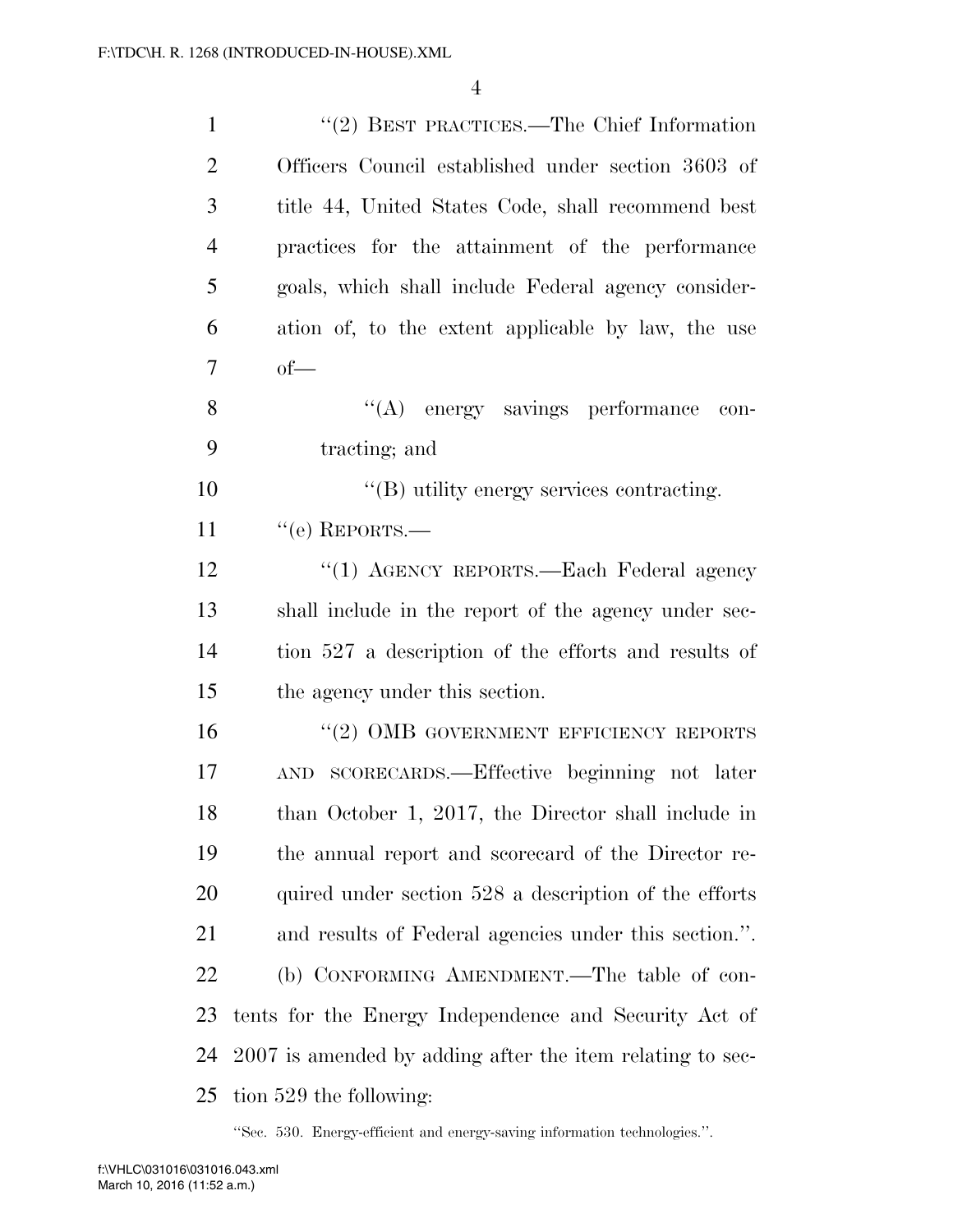# **SEC. 3. ENERGY EFFICIENT DATA CENTERS.**

 Section 453 of the Energy Independence and Security Act of 2007 (42 U.S.C. 17112) is amended—

- 4 (1) in subsection  $(b)(2)(D)(iv)$ , by striking "de- termined by the organization'' and inserting ''pro-posed by the stakeholders'';
- 7 (2) by striking subsection  $(b)(3)$ ; and

 (3) by striking subsections (c) through (g) and inserting the following:

 ''(c) STAKEHOLDER INVOLVEMENT.—The Secretary and the Administrator shall carry out subsection (b) in collaboration with the information technology industry and other key stakeholders, with the goal of producing results that accurately reflect the most relevant and useful infor- mation available. In such collaboration, the Secretary and the Administrator shall pay particular attention to organi-zations that—

18 ''(1) have members with expertise in energy ef- ficiency and in the development, operation, and functionality of data centers, information technology equipment, and software, such as representatives of hardware manufacturers, data center operators, and facility managers;

24 ''(2) obtain and address input from Department of Energy National Laboratories or any college, uni-versity, research institution, industry association,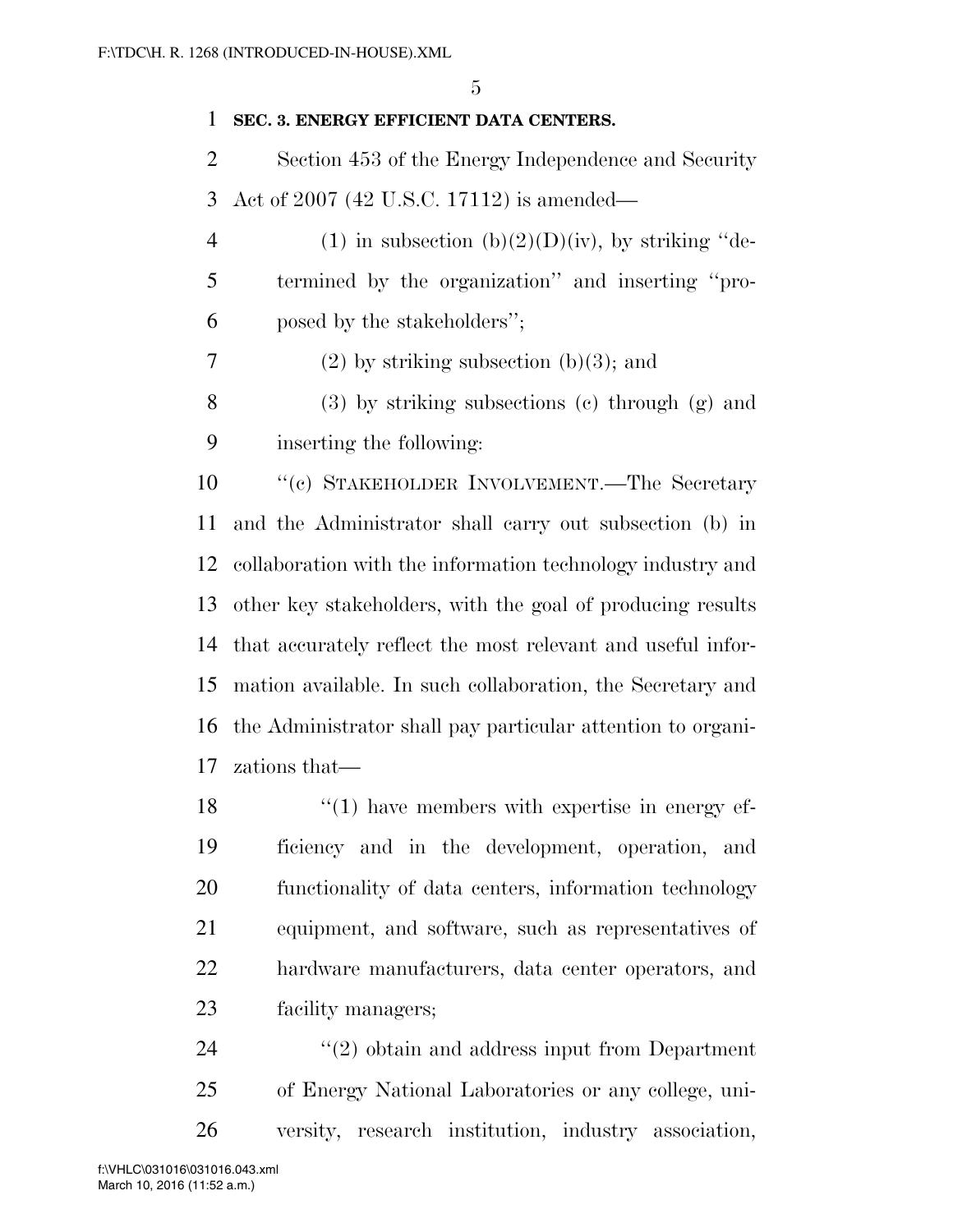| $\mathbf{1}$   | company, or public interest group with applicable ex-      |
|----------------|------------------------------------------------------------|
| $\overline{2}$ | pertise;                                                   |
| 3              | $\lq(3)$ follow—                                           |
| $\overline{4}$ | $\lq\lq$ commonly accepted procedures for                  |
| 5              | the development of specifications; and                     |
| 6              | "(B) accredited standards development                      |
| 7              | processes; and                                             |
| 8              | $\lq(4)$ have a mission to promote energy effi-            |
| 9              | ciency for data centers and information technology.        |
| 10             | "(d) MEASUREMENTS AND SPECIFICATIONS.—The                  |
| 11             | Secretary and the Administrator shall consider and assess  |
|                | 12 the adequacy of the specifications, measurements, best  |
| 13             | practices, and benchmarks described in subsection (b) for  |
| 14             | use by the Federal Energy Management Program, the En-      |
|                | 15 ergy Star Program, and other efficiency programs of the |
| 16             | Department of Energy or the Environmental Protection       |
|                | 17 Agency.                                                 |
|                | 18 "(e) STUDY.—The Secretary, in collaboration with        |
| 19             | the Administrator, shall, not later than 18 months after   |
| 20             | the date of enactment of the Energy Efficient Government   |
| 21             | Technology Act, make available to the public an update     |
| 22             | to the Report to Congress on Server and Data Center En-    |
| 23             | ergy Efficiency published on August 2, 2007, under sec-    |
| 24             | tion 1 of Public Law $109-431$ (120 Stat. 2920), that pro- |

vides—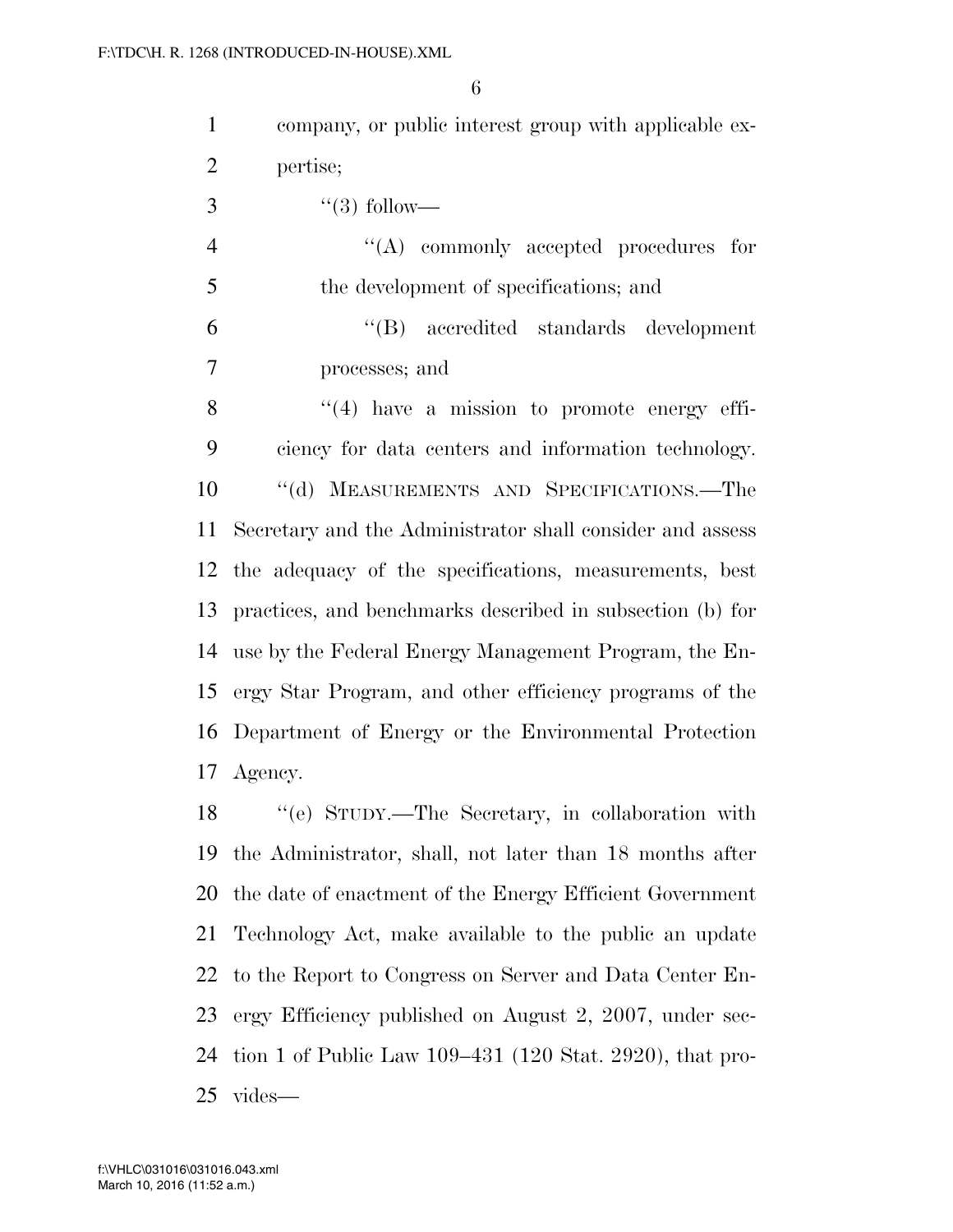$\frac{1}{1}$  (1) a comparison and gap analysis of the esti- mates and projections contained in the original re- port with new data regarding the period from 2008 through 2015; ''(2) an analysis considering the impact of in- formation technologies, including virtualization and cloud computing, in the public and private sectors; ''(3) an evaluation of the impact of the com-bination of cloud platforms, mobile devices, social

media, and big data on data center energy usage;

11 ''(4) an evaluation of water usage in data cen- ters and recommendations for reductions in such water usage; and

14  $(5)$  updated projections and recommendations for best practices through fiscal year 2020.

 ''(f) DATA CENTER ENERGY PRACTITIONER PRO- GRAM.—The Secretary, in collaboration with key stake- holders and the Director of the Office of Management and Budget, shall maintain a data center energy practitioner program that leads to the certification of energy practi- tioners qualified to evaluate the energy usage and effi- ciency opportunities in Federal data centers. Each Federal agency shall consider having the data centers of the agen- cy evaluated every 4 years, in accordance with section 543(f) of the National Energy Conservation Policy Act (42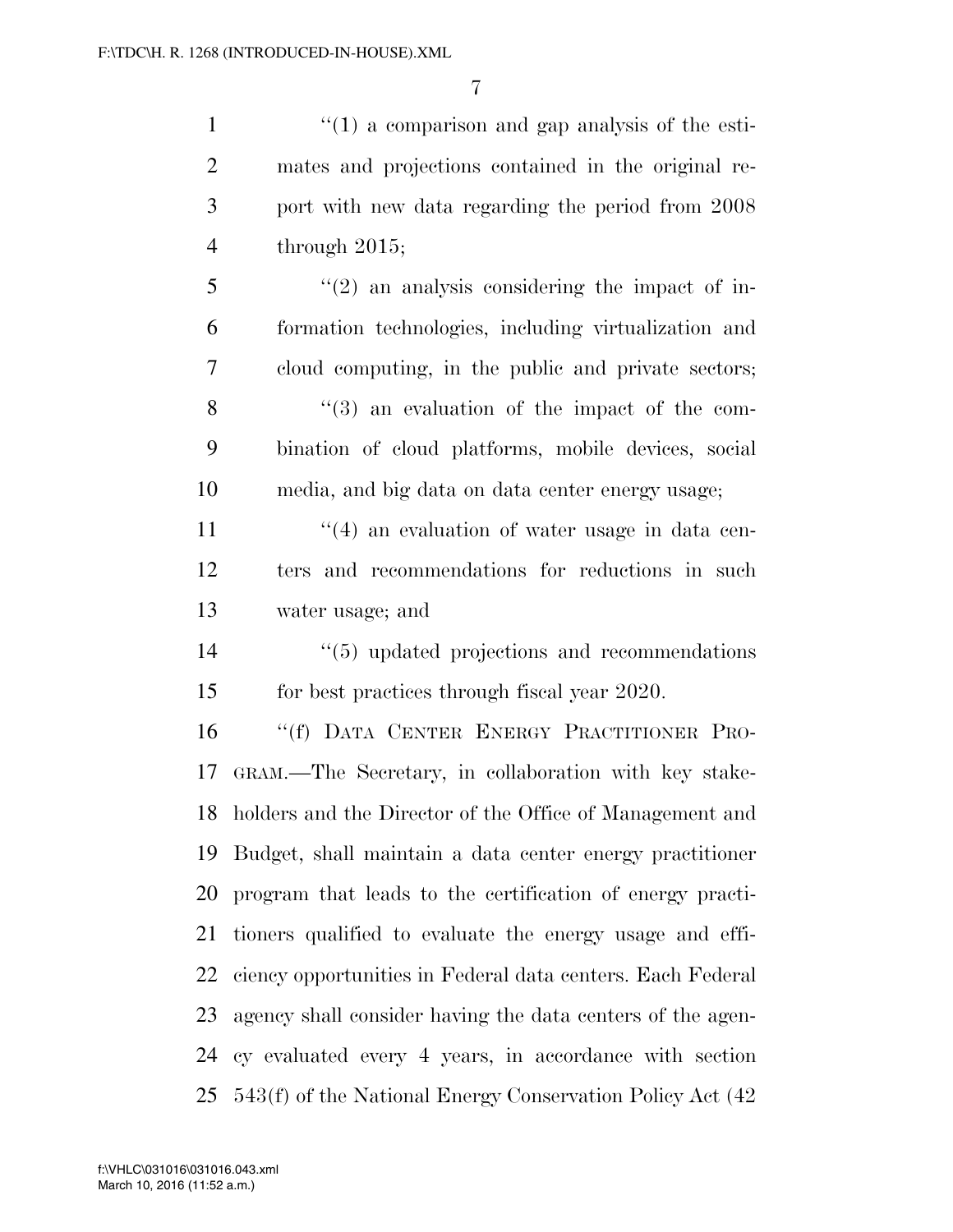U.S.C. 8253), by energy practitioners certified pursuant to such program.

 ''(g) OPEN DATA INITIATIVE.—The Secretary, in col- laboration with key stakeholders and the Director of the Office of Management and Budget, shall establish an open data initiative for Federal data center energy usage data, with the purpose of making such data available and acces- sible in a manner that encourages further data center in- novation, optimization, and consolidation. In establishing the initiative, the Secretary shall consider the use of the online Data Center Maturity Model.

 ''(h) INTERNATIONAL SPECIFICATIONS AND METRICS.—The Secretary, in collaboration with key stakeholders, shall actively participate in efforts to har- monize global specifications and metrics for data center energy and water efficiency.

17 <sup>''</sup>(i) DATA CENTER UTILIZATION METRIC.—The Sec- retary, in collaboration with key stakeholders, shall facili- tate the development of an efficiency metric that measures the energy efficiency of a data center (including equipment and facilities).

22 "(j) PROTECTION OF PROPRIETARY INFORMATION.— The Secretary and the Administrator shall not disclose any proprietary information or trade secrets provided by any individual or company for the purposes of carrying